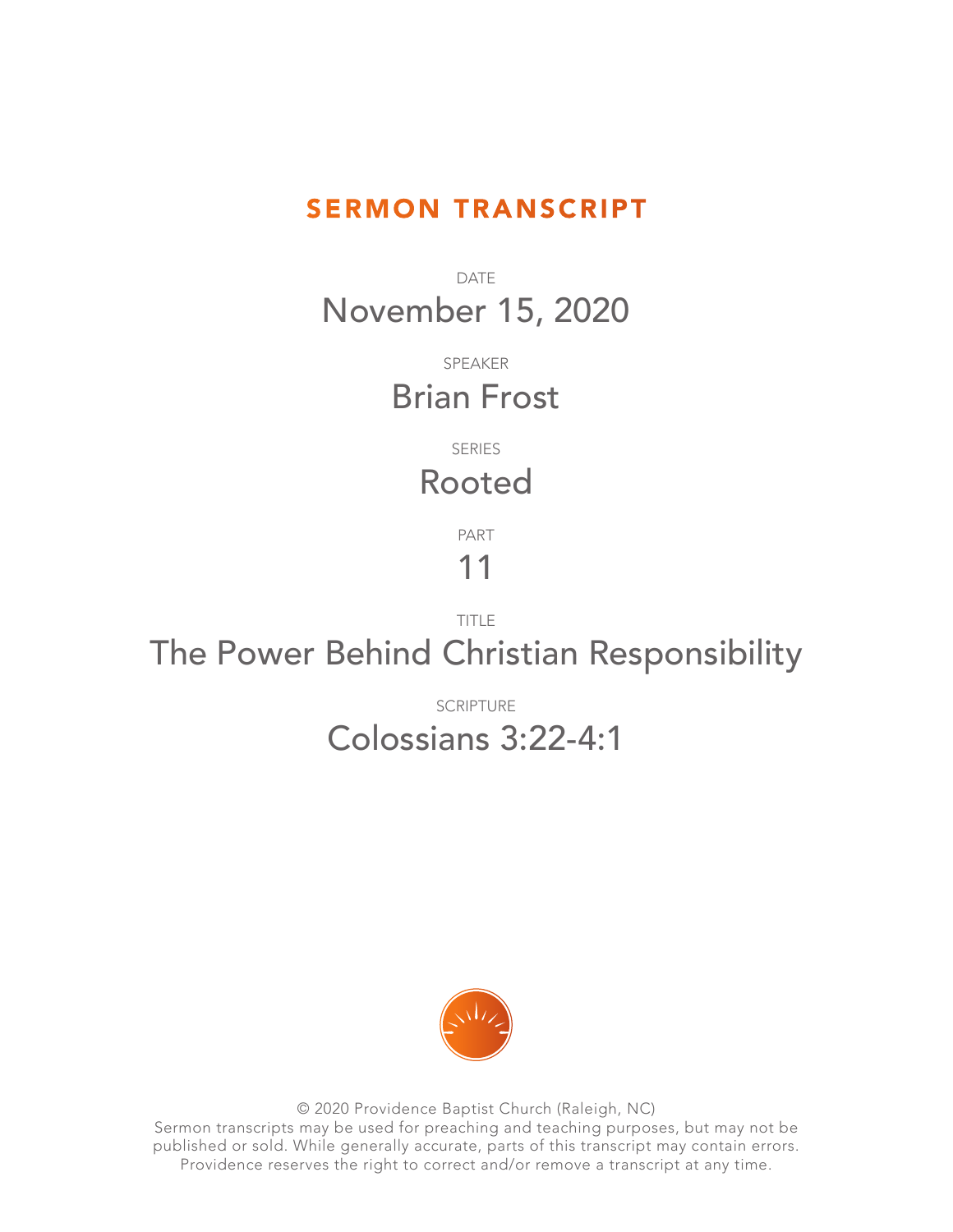So in your Bible, if you would turn with me to the third chapter of the Book of Colossians. If you're new with us, we're in the book verse by verse and we happen to be up to Chapter three, Verse 22. As you turn there, I want to ask you to sort of just imagine for a moment maybe one of your friends being handed a report that compared two people, the lives of two different people. Okay? So on one side, in fact there's no names on it. So when your friend has the report, they have no idea who they're seeing, but what they do is each one of them compares basically what each person prioritizes, what each person loves, what they spend their time doing, what they spend their money on.

Each of the reports sort of details what they read is the authority for their life and what they speak about and read even to their own kids as the authority of life. Each report details how they treat people within their family or their friends, how they treat people who are old and young, rich and poor, black, brown, white.

Each of the two reports contains information of how each of these people have in the last year dealt with success and how they've dealt with suffering, how they make decisions, what they talk about, what they think about, what they sing about.

And here's the question, if that report anonymously compared you, one of those two individuals was your life, what you cared about, your priorities, your loves, what you talk about, what you read, and it compared that life with another life that did not know Christ as Savior and Lord, the question is could they discern a difference that Jesus has made?

This is ultimately Paul's central concern. This is one of his big concerns is that he so desperately wants Christ to be seen as relevant. I think another thing would be ask is this, is that through that report would Jesus be seen as consequential or as a trade up? Meaning if somebody saw the person that was marked by Jesus Christ, where Christ was in their life and was changing the way that they treat people and how they spend time and money, their priorities, their dreams, would somebody look at that person's life and make the call to say even though this pond is comfortable and there's a social network and there's virtues and values, if that's what it looks like to walk with Jesus Christ, if that's what He can do to a family, if that's what He does in terms of the heart of a child or of a parent, if that's what it looks like to be with Jesus, then I look at that and that just looks like a trade up. I would be willing to part, if not part, at very least look and say, man, I at least need to consider the claims of Jesus Christ and to consider what the Bible says that He accomplished to understand more of who this person is if it creates that kind of a life.

You see, Paul wanted so desperately for Christ to be seen as relevant through the lens, that picture frame of people who were calling upon him as Savior and Lord. And so when you think about some of the letters that he wrote such as Ephesians Chapter four Verse one, he says, "Walk in a manner worthy." He says the same thing to the church in Philippi, "Let your manner of life be worthy of the gospel of Christ."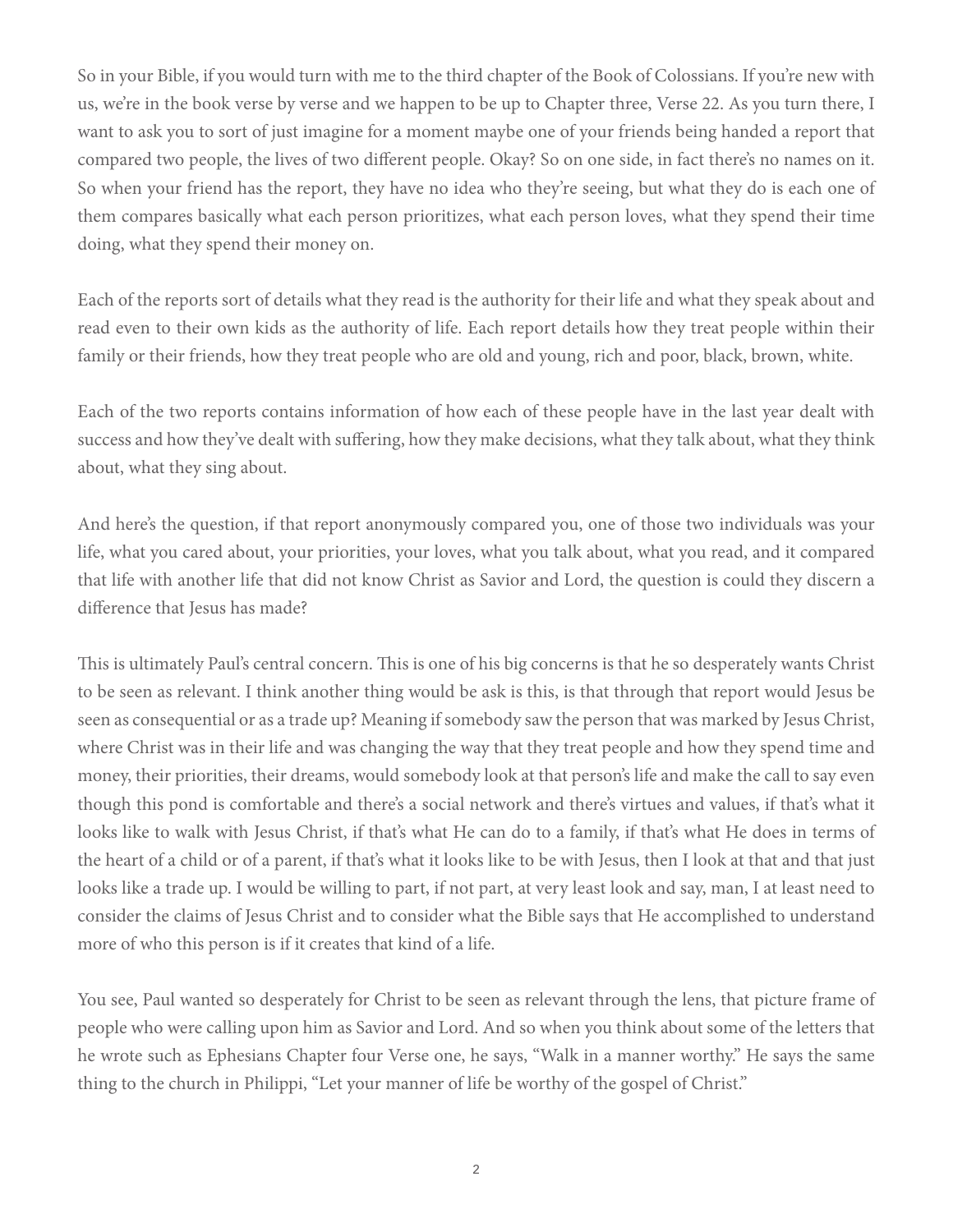In other words, what he's saying is this, to those of you who know Christ as Savior and Lord, it is your privilege and responsibility to display a life that's so appealing, not because of your success, but because of your love, humility, and hope that people want to know its source. And this is ultimately where we're at in the Book of Colossians. We're at the section of the book where after he has described the life of Christ and what he makes available to us, he looks at these real believers in a real town, and he says that there are people all around you who have yet to see Christ as relevant. And one of the ways that they're going to see is through you.

You see, as we've talked about many times, and I hope this is not getting old, but it's just fortifying, you understand really what he's seeking to do in this letter is in Chapter one, he says, "Let me first give you one of the most vivid pictures in the entire New Testament about the stunning reality of who Christ is and what Christ has done." And that's what we find in Chapter one.

And then what happens is we get into Chapter two where he's saying now I realize that there's people who've moved into your city, into your town who have different beliefs, who have different understandings and their life is not crumbling necessarily as it seems. And as a result, some of you have believed that maybe to reach full spiritual capacity, we should create the super soil where we include Jesus with the best elements of everyone else's faith and philosophy.

And so in Chapter two, he says, "No, you don't understand what you have." In Chapter two Verses nine and 10, he says, "For in Him, Christ, the whole fullness of deity dwells bodily, and you have been filled in Him." In other words, you don't need more if you have Christ. You do not need more love, you do not need more spiritual power if you have Christ, and the reason is because all love, all power from God dwells in fullness in Jesus Christ and this Jesus Christ lives in your heart. In other words, what Chapter two is all about is this, is trying to convince believers in Jesus Christ that they do not need more power and more Jesus, they simply need to appropriate what they have in power and what they have in Jesus.

And that's what Chapter three is all about. And so he actually starts and in Verse one and two, he says and so this is how you do it, this is how you appropriate the power that's available to you in Christ so that your life begins to change that people see Christ is relevant. He says the first thing we have to deal with is our heart and our mind. So he says, "If you have been raised with Christ, seek the things that are above." This is the word priority, it's the word of the heart, it's the direction of the heart. And then he says, "Set your minds on things that are above." In other words, if you spend all of your time on earth and you never think about Christ and He is not your priority and your heart really doesn't think a whole lot about Him, then what happens is this, is that your life does not bear witness of how consequential and real He is, how powerful He is in changing somebody's life.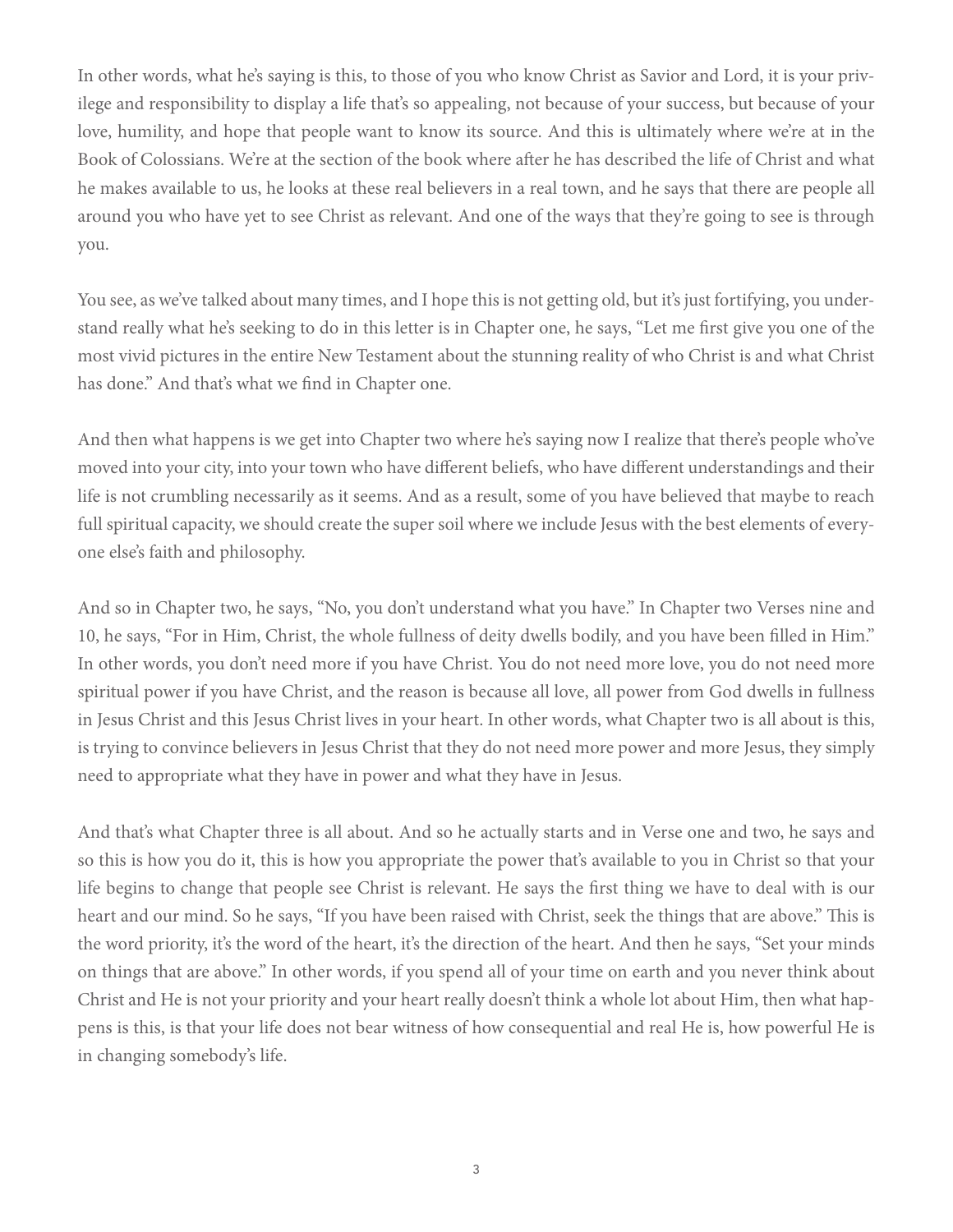He says, "But if, if you would actually prioritize time to be with Him, to speak to Him, to ask Him to fill you with His spirit, to open up His word, to ask you for wisdom and understanding and clarity, and then you seek to actually think about that throughout the rest of the day, then what happens is your heart and your mind begin to follow Christ so much so that you begin to see in your own life things that are out of step with that picture." And so he says in Chapter three, Verse nine and 10, he says, "There's some things that have to come off." He says, "You've put off the old self with its practices and have put on the new self, which is being renewed in knowledge after the image of its creator."

In other words, when you're thinking and your heart is prioritizing Christ in your life, throughout the day you begin to interact with people and in certain stressful situations, and suddenly you see in the mirror I'm not behaving a whole lot like Christ. What's happening right now is not showing to my children, to my family, to my neighbors, to my friends, that Christ is absolutely relevant for life.

And so those attitudes and those behaviors, he says, you need to put them off. This is the word for repentance to say, "You know what, God? I see what I'm doing right now. This does not have to mark the rest of my day. I woke up moody, I do not have to be moody for the rest of the day. I woke up irritable, I woke up complaining, but I don't have to do that for the rest of the day. I can repent because of God's spirit is living within me." And then we don't want to walk around spiritually naked. He says and so what we do is we put on the character of Christ.

We say, "You know what? I'm going to seek to be loving in this." And then we're praying, God, would you give me grace and power right now to love this person in the way that you would love them? And then what he does, it's fascinating is he says, now let's take this and let's apply this to three different relationships. Two weeks ago, we looked at family, or I should say marriage. Last week, we looked at family, parents, kids. And today we move into an area that is admittedly challenging. Okay?

Let me just tell you right now, okay. I'm not super happy about what happened at 8:00, which it wasn't bad. I just finished and I'm like... I didn't cross every T that I'd hoped to, and so I'm probably not going to here either. And so let me just say that, because this deals, this passage is about bond servants and masters. We're going to talk about slavery and kinds of it, that I'm probably not going to cross off everybody's list of what I must say in order for this not to be offensive to you. And I just ask you to show grace, okay? Show grace. And then let's pray that when we leave that we think more about Jesus than me and what I said, okay. That He's the King.

So let's read what he says. Verse 22, he says this, "Bond servants," which by the way, some of your Bible translations, which may even be an older version of the one that we're reading, it will say slave. Okay? And so it's the same Greek word translated two different ways. Bond servant, slave. "Bond servants, obey in everything those who your earthly masters, not by way of eye-service as people pleasers, but with sincerity of heart, fearing the Lord. Whatever you do, work heartedly as for the Lord and not for men, knowing that from the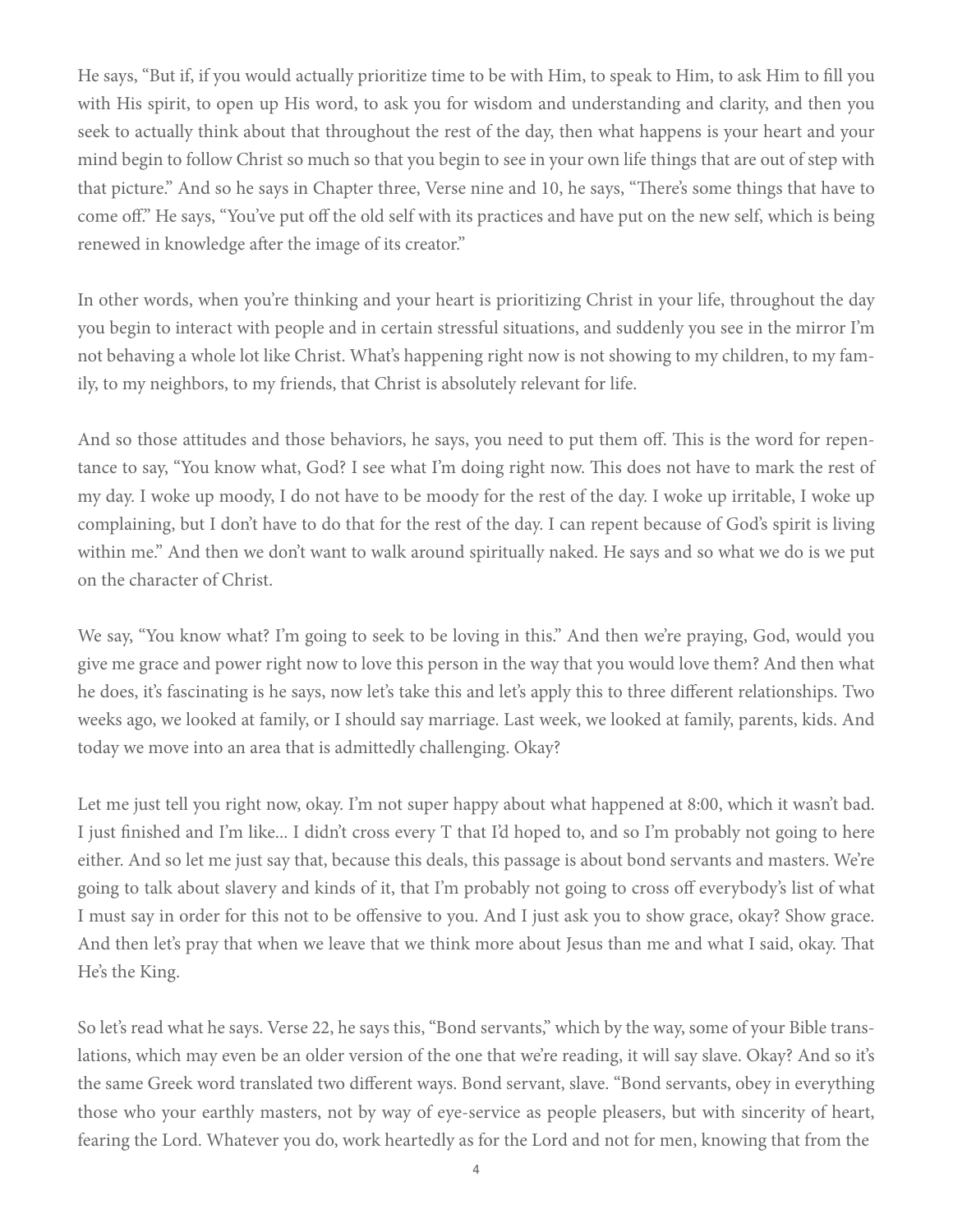Lord you will receive the inheritance as your reward. You are serving the Lord Christ for the wrongdoer will be paid back for the wrong he has done, and there is no partiality. Masters, treat your bond servants justly and fairly, knowing that you also have a Master in heaven."

So the first thing I think that he's doing in the next is the first point that we had last week, and it's this, that God empowers everyone with a decision to magnify Christ. This should encourage us and it should challenge us that no matter what your station is in life, you may be today in a really bad marriage, you may be in a very verbally abusive home, you may be in a very challenging work environment, but what I want you to know is this, no matter where you're at, you have a decision in that station to magnify Christ.

In the Roman Empire, which is where this town was located, these people were living inside the Roman Empire. It's important to know that husbands in the context of marriage, fathers in the context of family, and masters in the text of the marketplace, they had all the authority. They held all the cards. And so what he does in this section, starting in Verse 18 and going to Chapter Four, Verse One is he says fathers, husbands, and masters, you have the opportunity that if you find yourself in any relationship where even though you're equal in personhood, and yet you're the boss, you have more authority. Somebody else looks to you for advice or wisdom or instruction on what you're supposed to be doing, if you happen to be in what we would call the higher place on the org chart, it says you have a responsibility and a decision at this point in time to magnify Jesus Christ by utilizing your authority in order to love people and serve people well. That's the decision that you have and in doing so, you'll magnify Christ.

But then we also know in that same culture, in the Roman Empire, we know that wives, kids, and servants or bond servants, they had no authority. And yet Paul, he writes each one of them and he gives them something to do. In other words, he's making decision-makers out of people in that culture who are forbidden to make decisions. And what he's doing is this, he's saying for those of you who are on the lower part of the org chart, you're under somebody in some arena. He says, you have the opportunity to actually magnify Jesus by making the decision to turn your response into worship, to do this unto the Lord.

And so the Gospel empowers everyone. Now we should recognize something, and this is where I'm going to walk through something that I hope I can get back. I did last service, thankfully, but we're going to take a little walk through history and through how do you understand the Bible? Because we need to grapple with something that's real, and that is this, this very text that we just read as well as a few others within the New Testament and Old was once used by not only people in Europe, but in particular by Christian pastors in America to justify the institution of slavery. And as a result of that, critics to Christianity today use these same passages to condemn the morality of the Bible.

So the questions that I want to try to answer is is the Bible pro-slavery, and maybe a little bit more nuanced is if a master in Colossae heard Verse one and went home and began to treat his bond servant justly and fairly, would the God of the Bible be satisfied?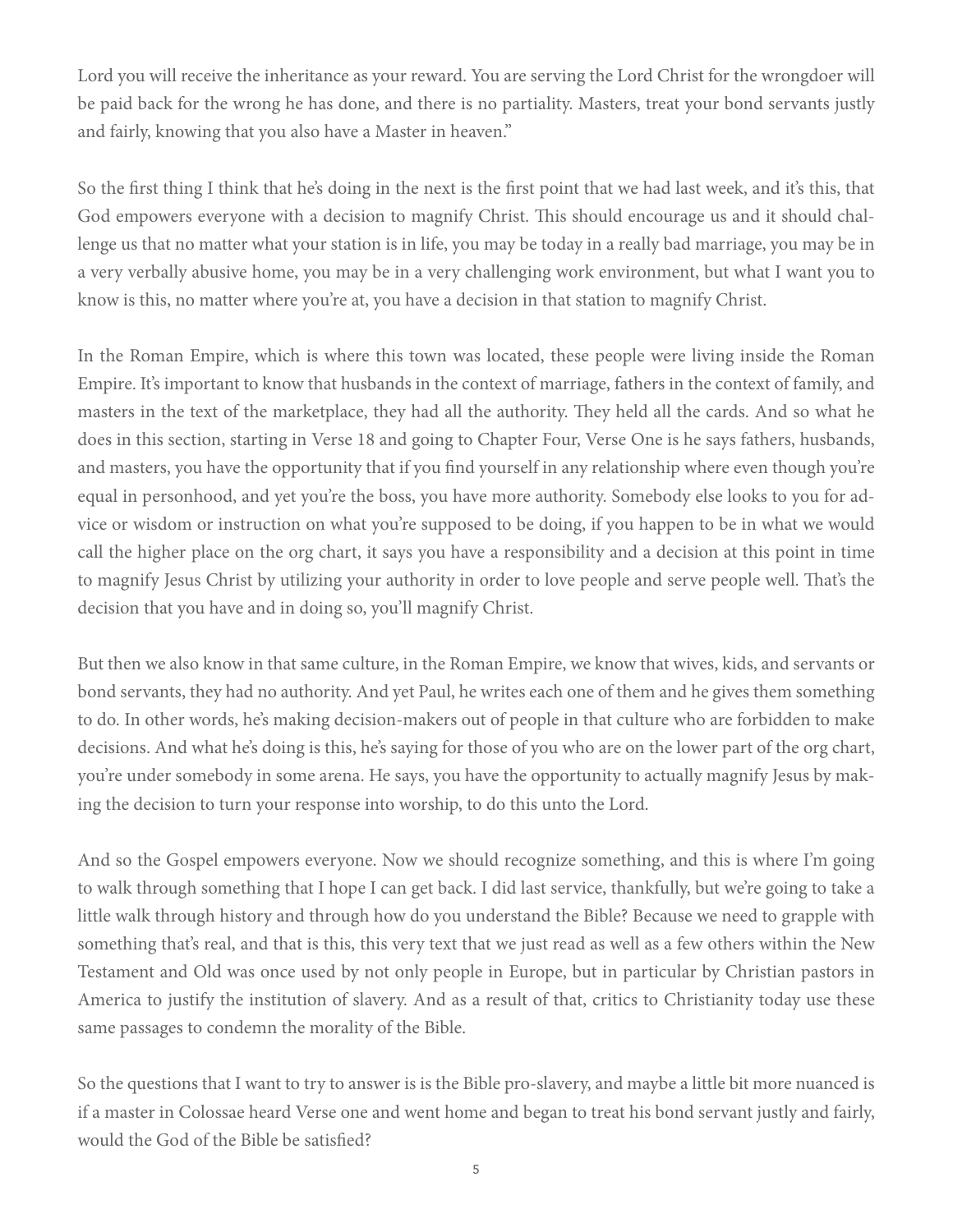You ready? Everyone's happy now, right? They're like we should've waited until next week to come back. And so what I'm going to try to do is to work through. When you have these kinds of texts within the Bible, it's really important to go through a sequence of things that I'm going to try to show you how to do right now, that will help you gain clarity. Okay? I'm not going to answer every question, but I hope I can show you that the Bible is not for slavery and that it would not be sufficient to merely be just and fair. Okay?

So there's three categories of thought that you should trace, you should work through when you're studying the Bible and you find things like this, okay? The first is cultural context. When we read the word slave or bond servant and the word master, we invariably think of the involuntary race-based chattel slavery in which a human being is stripped of personhood, is owned as property that's happening now in places in the world and that happened in America in our own history. And what you should know, and just very, very clearly, is that this kind of slavery is among humanity's darkest sins and darkest institutions of injustice. That's wrong.

That is not, however, what's in view in the town of Colossae. So it's important to understand what's happening here. Predating the Roman Empire, and you should also know this, it's staggering to think about and the fact is I studied all kinds of sites on this and it seems like a very wide spectrum. I've read that in between 30 and 60% of the Roman Empire were actually at some point in time in this kind of slavery, this bond servant hood, or prisoner of war, meaning when Rome went out and conquered everybody, all those armies, they became servants to Rome. So you should know that the idea of slavery within the Roman Empire, we read this and there's a sense of gasp when we read the words and we're like, "Oh please explain that," and then we just walk on. Probably when they read this letter in Colossae, nobody gasped. They were all there together, slave and free.

So what was happening? Well, predating the Roman Empire, even in the Old Testament of the Bible, God made a provision of mercy for people who were in significant financial debt to where they could voluntarily make themselves, choose to become a bond servant to their lender, to where they would receive shelter and food for them and their family, they would have rights as citizens and as people, they wouldn't lose their personhood, and they would buy time in order to pay off their debt. In other words, mercy was baked into the instruction.

And for those individuals whose debt was so insurmountable that they literally would be servants for the rest of their lives, God actually instituted a year of Jubilee to where everybody's debt was zeroed out and everybody was set free. This kind of bond servanthood, servant, you're serving to pay off your bond is what that means. Literally it made up so much of the Roman Empire. So that doesn't answer the whole question, but you do need to understand that what you think of normally when you think of the word slavery, when you read these words, is that they are not necessarily the same thing.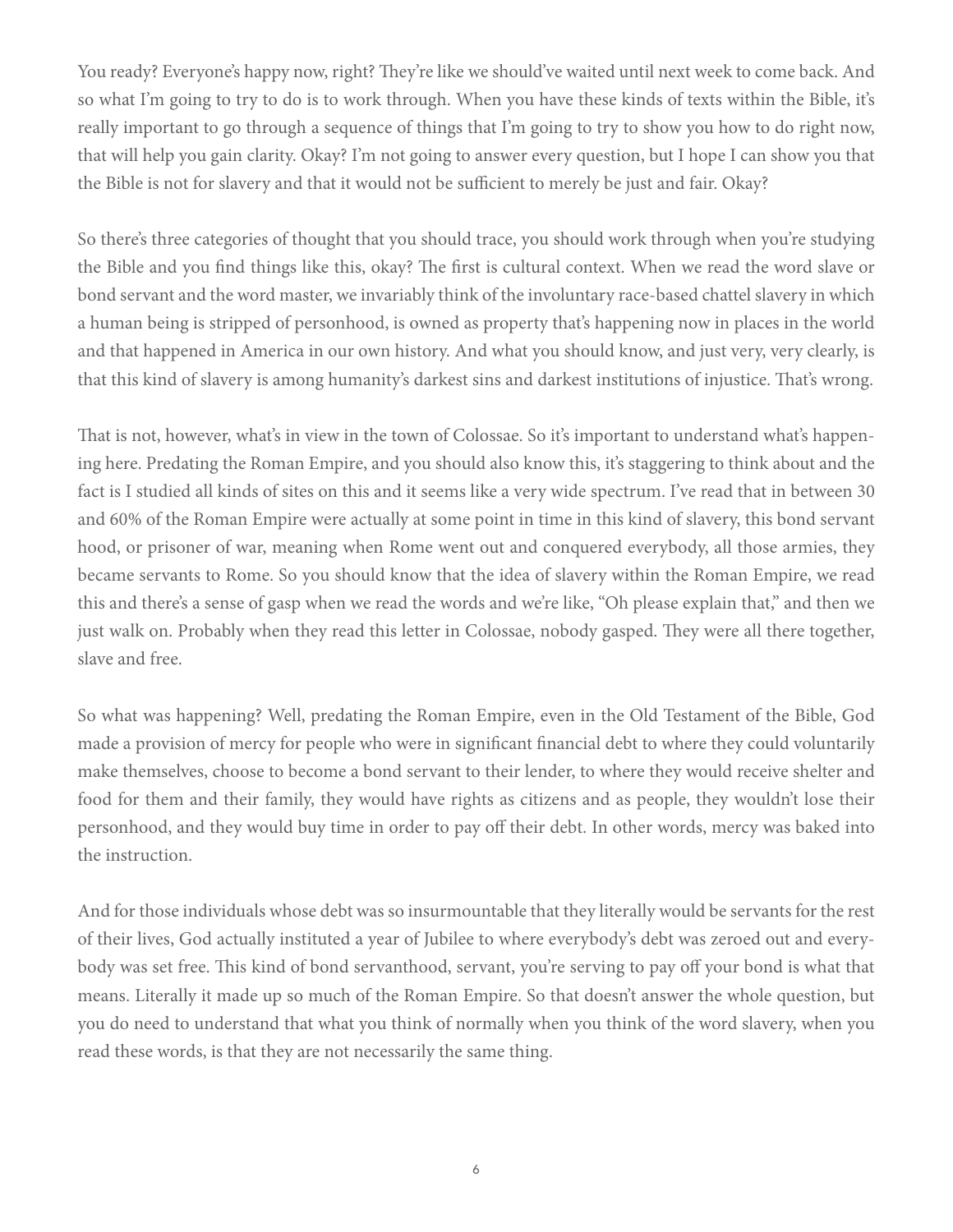So the second thing that you need to do when you come to these kinds of passages is you need to consider God's progressive revelation. Now these titles may be maybe just wordy to you and so I want to help you understand them. God's revelation is simply God revealing Himself and His will to us. And what we need to know is that when you open up a Bible is this revelation is progressive, that simply means that it doesn't come all at once, it came over history. In other words, there's stories that stack on top of each other where one is responding to another, to where in certain places something is prescribed, and then in the next place it's not. Now this is going to make some of you really uncomfortable and it should, because what this means is you have to study your Bible very, very carefully. What it means is this, is that His permission in one setting is not always His will for every setting because the world is broken.

Let me give you an example of this so you'll know sort of what I'm talking about, because some of you are thinking, wait a minute, that means that when the Bible says that sexual immorality is sin, well maybe that setting it was and now our setting it's not. That's not what he means. The Bible is now complete. So we have the whole in order to interpret any one story or one setting.

So let me give you an example. In Matthew Chapter 19, Jesus is walking around and the Pharisees come up to Him and it says they have a test. And they ask Jesus this question, in Verse three, they said, "Is it lawful to divorce one's wife for any cause?" Can we just do it at will? And Jesus responds, and it's really interesting, first He talks about the fact that He created a male and female, and then He quotes Genesis Chapter two and He says, "A man shall leave his father and mother, shall cleave to his wife and they shall become one flesh." And then Jesus says this in Verse six, He says, "What God has joined together, let man not separate." And all of a sudden the Pharisees must have smiled. They're like, "We've got him. Now he's set up."

And so they say, "Well let me ask you a question, Jesus. Why is it that when all the children of Israel, when they're out in the wilderness, Moses gave them the permission under God's authority for the men to give their wives a certificate of divorce?" That's a moral setting that did happen. Jesus responds with Verse eight, He says, "Because of your hardness of heart, Moses allowed you to divorce your wife. But from the beginning, it was not so." What's He saying there? What was happening there? Well, the people of Israel were camping in the wilderness for 40 years. That's a lot of people married. You camp for 40 years with your spouse and there's a lot of tension in the home. Okay? And so people started to say, "You know what? I'm tired of you." But here's the deal, their culture was such that if a man asked the wife to leave the home or the tent and not come back, she had nowhere to go. No one else was there to feed her, protect her, provide for her because it was a society dominated by those fathers.

And so God cares more about people than He does about marriage. Did you know that? It's like the Sabbath. God didn't make us in order to fulfill the Sabbath, He gave the Sabbath for us to rest. Same thing with marriage. He didn't create marriage and He goes, now, what can I do? I'll make people for this. No, He made it, marriage, for us, a gift for us. And so God looked at the people and He says, the reality is because you are so hard-hearted in order to protect people that I care about even more, and I care about the institution so much,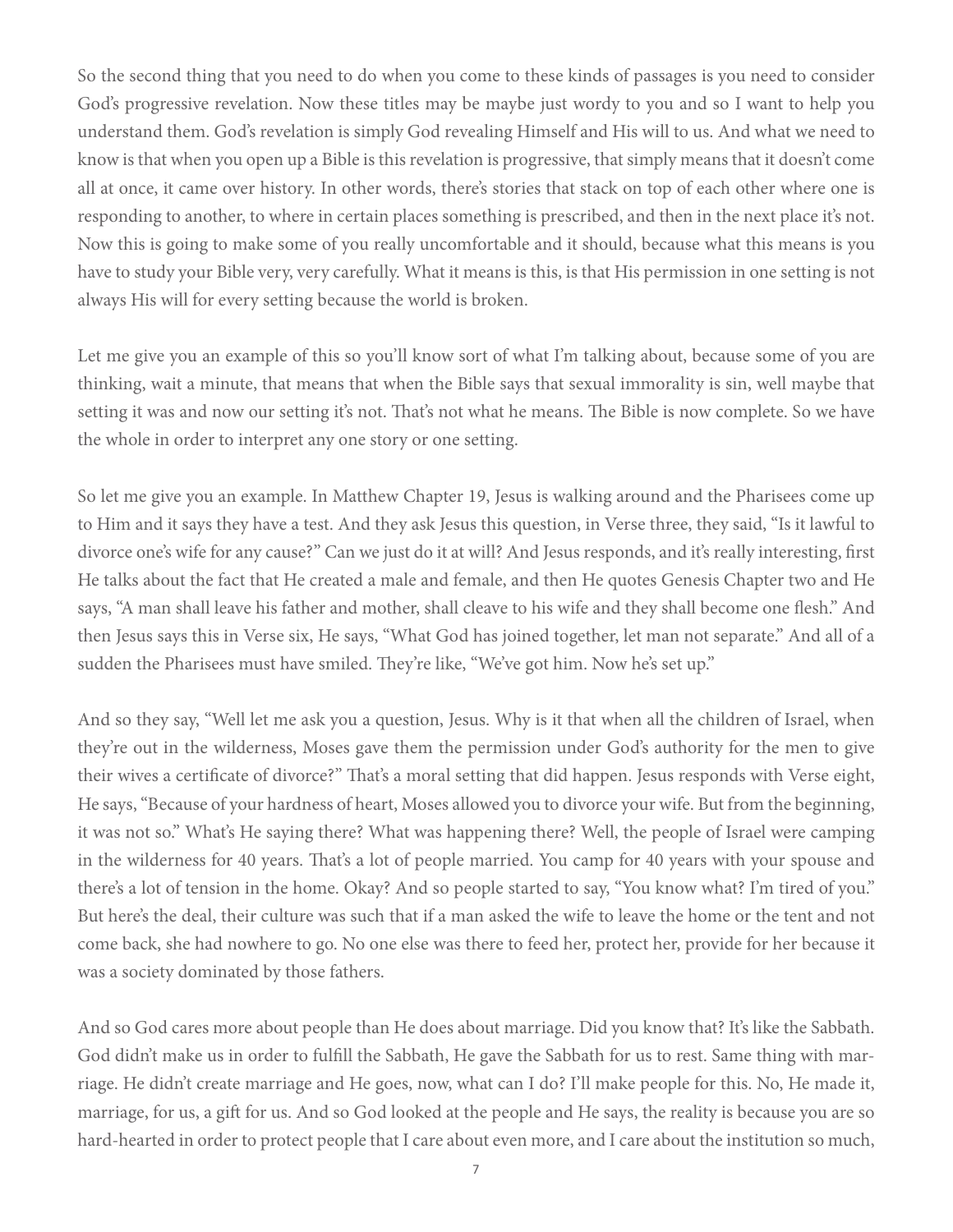but even more I care about those people who are vulnerable now, I'm going to give a permission in this setting, that you go ahead and divorce your wives so that she can remarry and be provided for. And so this is what Jesus says. What He's saying is that God's concession due to their hard hearts was not an expression of His Holy will for all mankind.

But here's the deal, because it's progressive, if the only page of the whole Bible you had was when Moses said, man, you can give your wife a certificate of divorce, you might conclude that marriage is as you wish, just like they did. Is it lawful for any reason to divorce your wife? And you might say, yes, it is. And yet you would be entirely wrong. Because Jesus said not only from the beginning, was it not this way, but now Jesus, the Son of God who came in order to restore all the brokenness that took place, He came back and He goes, this is His will, what God has joined together let man not separate.

And so what you find is revelation is progressive, and what that means is this, we must interpret any part of the Bible, including its passages on bond servanthood and masters with the entire Bible speaking into it. So what is the entire Bible? Well, the entire Bible, there's this amazing thing, it's called the grand storyline of scripture. And if you understand the grand storyline of scripture, then what you will find is that the Bible itself speaks into all of these areas so effectively so that we can grow in wisdom to understand what His will is for life.

The grand storyline, it's sort of like a play where you go to and it has all these different acts. It's like act one, act two, and for the case of this morning, I want to show you the five huge acts of the Bible, all these stories, they come together and they form this play that has five different scenes.

The first scene or the first act is creation, where God created all mankind in His image, where He bestowed upon every single person equality of personhood and dignity, that every human being is created in the image of God. Now this is really important, anytime you have the opportunity to create something, there's intent behind that that never changes. In other words, if we only had that passage, we would know that it is never a right thing to enslave another person, to treat them as less, to mistreat somebody. Sadly, that setting, that first scene, it ended very quickly. Because not only did we sin against one another, first we sinned against God.

And so the second scene is the fall. And that's where sin against God actually leads us to mistreat people who were made in the image of God, and of course it only makes sense, doesn't it? That if we look at God and He says, "This is how to live," and we look at Him and we say, "No," then isn't it only natural that for people who were created in His image for us to mistreat them in similar ways that we mistreat the Lord? And so what happens is strife enters the world. My life for your good becomes your life for my good, and therefore homes, relationships, institutions they're created with mistreatment of people.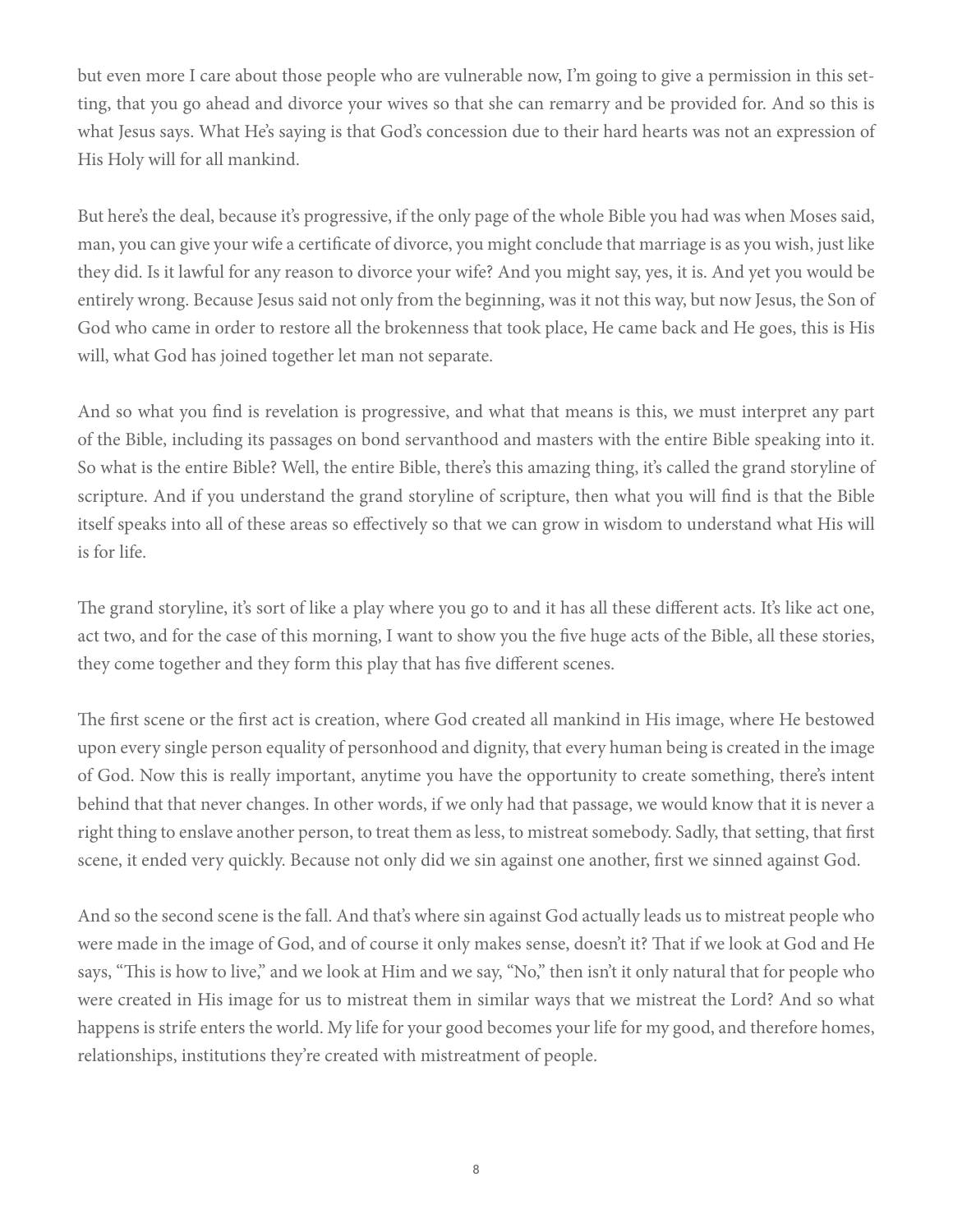And what this does is it creates a need for law, and therefore the law came. And it's interesting that when the apostle Paul who wrote Colossians, he writes another letter and he explains the purpose of the law, this is what he says. He says, "Now the law is not laid down for the just," meaning for the people who are doing what is right, "But it's for enslavers, liars, perjurers." There's actually a bunch more, but I just wanted to make sure that I had these in there. And then it says this, this is amazing. He goes, "And whatever else is contrary to sound doctrine." And when you look at this word enslaver, it literally means men stealers. It's where you take somebody's life and you steal it from them. And he says then this behavior is contrary to sound doctrine.

Now here's the deal, like the reason the law came is because people didn't know. Once you start sinning against God, your heart becomes so corrupt that it's so hard to even understand right from left and so God Almighty in His grace, He goes, "They don't know what they're doing is wrong so let me give them laws." And so those laws over time, not only did they point to sin, but here's the other thing it did is throughout this entire time in the Old Testament, in fact, if you ever read the Old Testament through, which you're going to go "Man, these people are messed up, and it's because they were."

But throughout that whole time, everybody started saying, "You know what? God had promised that one day He's going to send a rescuer." And that's the third scene and that's Christ. It's when Jesus Himself lived on this earth, He died for our sin and then He rose from the dead. Everything in the Old Testament points to this, everything in the New Testament points back to this. That Jesus' life, His death, and His resurrection are the pinnacle and the summit of the entire Bible.

And so what we find then is immediately, once you come up that summit, you go down the other side and that's where we get to the fourth act, and that is that Jesus formed a people to love all people. In John Chapter 15 Verse 12, Jesus says, "Love one another as I have loved you." He says, "Treat one another as you want to be treated." These kinds of instructions that flow out of the Gospel from Jesus. It should permeate the way that we think about people and treat people and think about institutions of how people are treated.

It's interesting that from the same prison, another letter was written, actually two more, but I want to talk about one of them. It's the letter Philemon. A Philemon was a master, he's one of these people who had bond servants, and he lived in Colossae. So from the same prison, Paul says, "All right, I want you to send this letter, this one goes to the church, this one goes to Philemon, who's part of the church." And he put it into the hand of two men, one of which was Onesimus, which happened to be Philemon's runaway bond servant, who had fled in order to have freedom on his own.

And he hears the Gospel, he comes to faith in Jesus Christ, and Paul sends him back. But he sends him back with a letter, and in that letter, when we get to Philemon Verse 16, he says, "I want you to receive him back, Philemon, no longer as a bond servant, but as a dear brother." Verse 17 says, "As you would receive me." In other words, he says, this is what the Gospel does, is even in the cases where culture has disrupted things to where injustice is the norm, the Gospel comes in and actually undermines master, bond servant relationships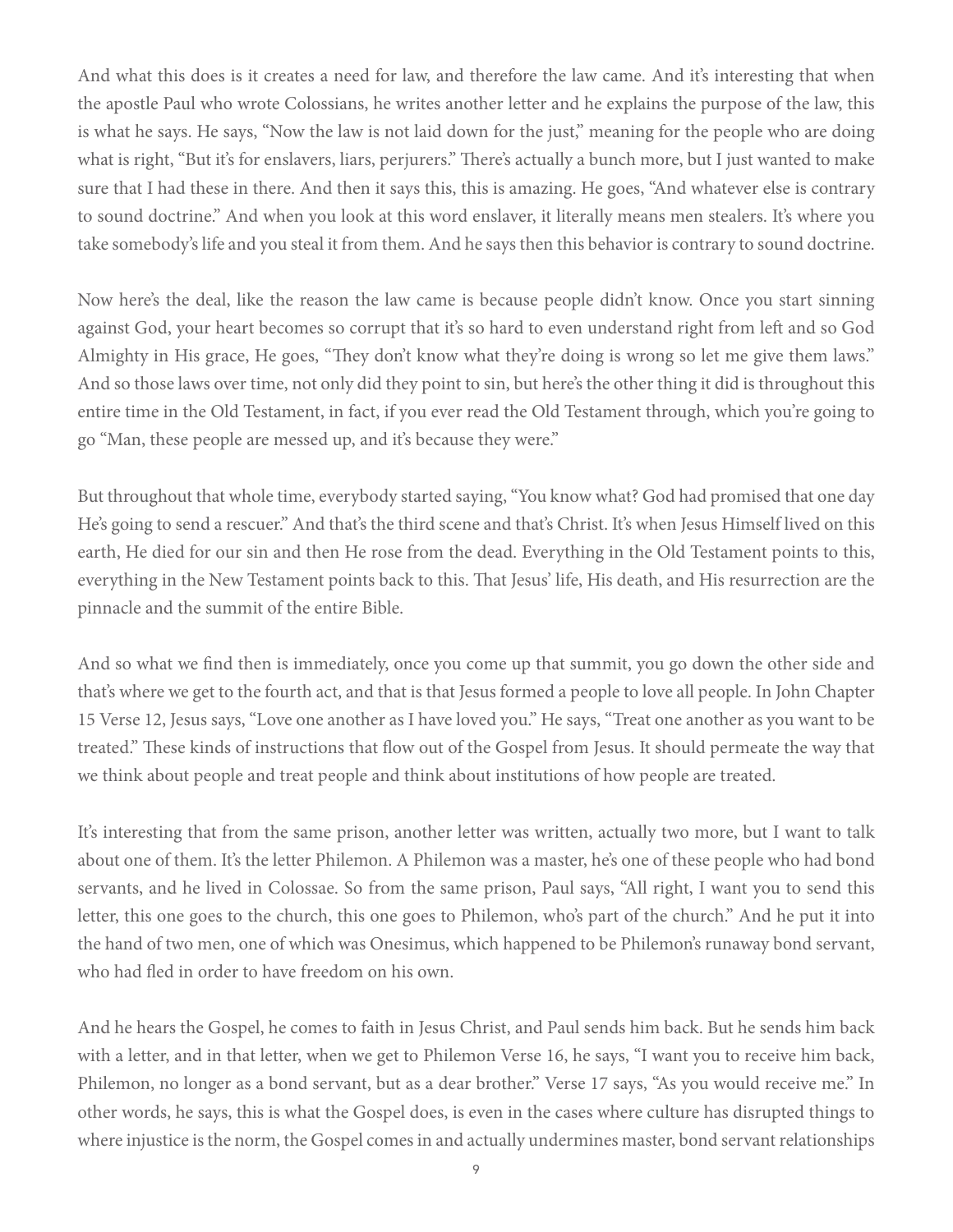and creates brother, brother relationships. This is his intent.

And then we get to the last scene. We're not there yet, but the last scene is that Jesus' people will one day live in perfect harmony, and this is heaven. You have to understand what Paul was doing here is he's swinging the Gospel at the heart of man instead of the institution of bond, servanthood, and the reason is because when the Gospel takes root at the source of the heart, the symptoms of injustice will at last be overthrown with time.

And so let me encourage you to never lose sight of the culture-changing power in the Gospel. This is not to say that we as a people who have the Gospel, that we only share the Gospel, it means that as we share the Gospel, we should also be thinking about working for the oppressed. You see it was people like Wilberforce and Martin Luther King in Europe and America that proved that a heart that was rooted in the Gospel actually cares to make right what is wrong, but never without the Gospel leading the way.

It is true that the church has taken far too long to live out what God said long ago, and indeed she continues to drag her feet. And so as a church, let's look to the beginning, let's look to the end, let's look to the pinnacle and allow these things to shape our understanding of how we view people, how we view institutions of evil, and how we even view their inevitable collapse.

The second thing I think that he does here, which is far shorter, is that God calls us to work diligently under those in authority. And so there's clear instructions that He does give to people inside this context. As equals before God, sometimes it's really hard to work under a boss, isn't it? You look at somebody and they can tell you to go clean the bathroom, and yet you're equals before God. What do you do with that? Well, Verse 22 says, "Obey in everything those who are your earthly masters, not by way of eye-service as people pleasers, but with sincerity of heart." It's true that our obedience before God should be tempered and limited by our obedience to God, and so when he says the word here everything, what he means is things that are pleasurable and things that are displeasurable, And whether anybody is watching or not.

And then he goes on in Verse 23 and he says, "And whatever you do, work heartily as for the Lord and not for men." In other words, put your whole inner being into your effort. You should ask this question, did you put your whole inner being into work on Monday? Whether anyone was watching or not. And Tuesday and Wednesday. This is ultimately what he has for us, you see, and the reason. You see his motivation for doing these things, you can see on the next slide. You notice that we're being sincere and the reason is because we fear the Lord. We're working heartily as for the Lord and not for men, knowing that the Lord is going to reward, for it is the Lord Christ that we are serving.

You remember Joseph. Joseph, his brother sells him as a slave and he goes, "Man, I don't want to be a slave, but if I have to be a slave, unto the Lord I'm going to be the best slave," and so he lives a life that's so distinguished that his owner actually begins giving him more liberties and responsibility. Suddenly the master's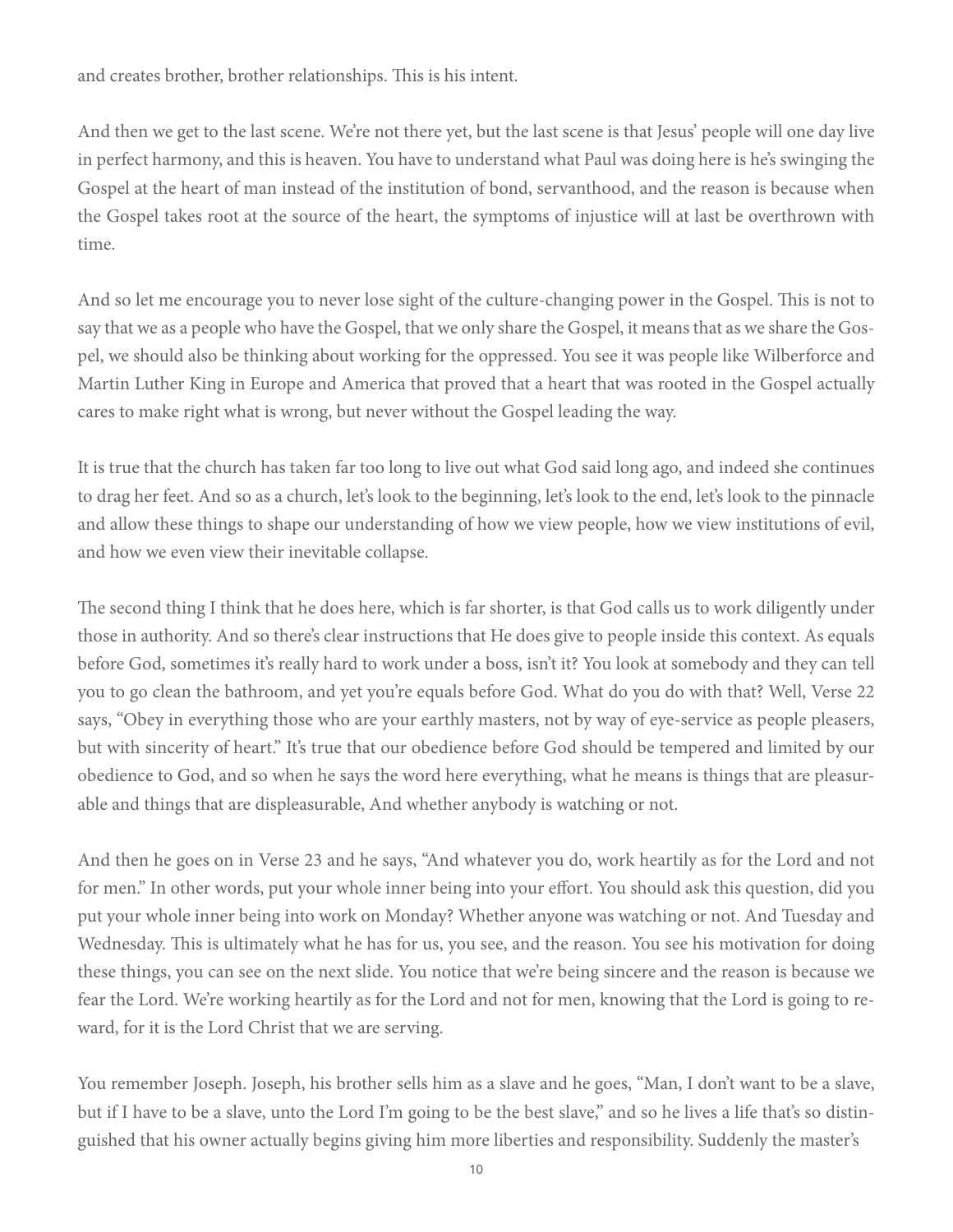wife takes interest in him, hits on him. Joseph says, no, she falsely accuses him and says, "Actually Joseph hit on me," and so he lands in prison. He's done nothing wrong to be a slave or to be imprisoned. And he says, "Well, now that I'm in prison, I don't want to be a prisoner, but if I have to be a prisoner unto the Lord, I'm going to be the very best one here."

And suddenly what we find is that Joseph is elevated to where he becomes the Prince of Egypt. You say, "Well, who cares? That was so long ago." It was, but the Bible says whatever was written in former days was written for our instruction that through endurance and through the encouragement of the scriptures, we might have hope. In other words, providence. Let's deliver our very best work unto the Lord.

This week, if you build cabinets, build them straight. If you sweep floors, do a great job. Whether your work makes something new or cleans up a mess or restores something that's broken, whatever you do, do it all for the glory of God.

And then finally, God calls us to treat fairly those under our authority. Our authority should never blind us to equality. If you're somebody's boss, you should never think that you have anything over them, except a temporary responsibility to use your authority to serve them, to care for them, to create a great work environment, to utilize their strengths, to treat people that are right and fair, to pay fairly, to communicate sincerely, to make strategies for their good. And the reason is because we share an impartial master in heaven who is watching.

So let me encourage us to display Christ by serving those we lead. See, the calling of the Christian is to serve, it's to bring out the best those who are under us by taking our strength and using it for their good. And there's one last thing that I want to remind you of, and it really should propel us as believers to worship and it should propel those of you who are considering Christ to place your faith and trust in Him. You see Jesus Christ, it says that He looked from heaven and He saw all the chaos that our sin had brought not only to our heart and our homes, but to the entire culture. And the Bible says this of Him, it says that though he was in the form of God, He emptied Himself by taking the form of a servant.

Now this word servant is the exact same Greek word that Colossians calls a bond servant or a slave. In other words, Jesus Christ, in order to redeem us, in order to save us, in order to restore his original design, in order to bring us back to where we are a people that actually are living in perfect and harmony in heaven forever. He says the only way for that liberation to take place is for me, the liberator, to actually descend, humble myself and become the servant of everybody.

The Bible says He did just that, He died on a cross for my sin and yours. He paid the penalty in order to absorb the wrath of God that was directed towards you and me. And then the Bible says that when He died, He was buried in a grave for three days. And then He rose from the dead. He rose from the dead in order to give eternal life to everyone who would believe in Him, and therefore, the text goes on and it says, God has highly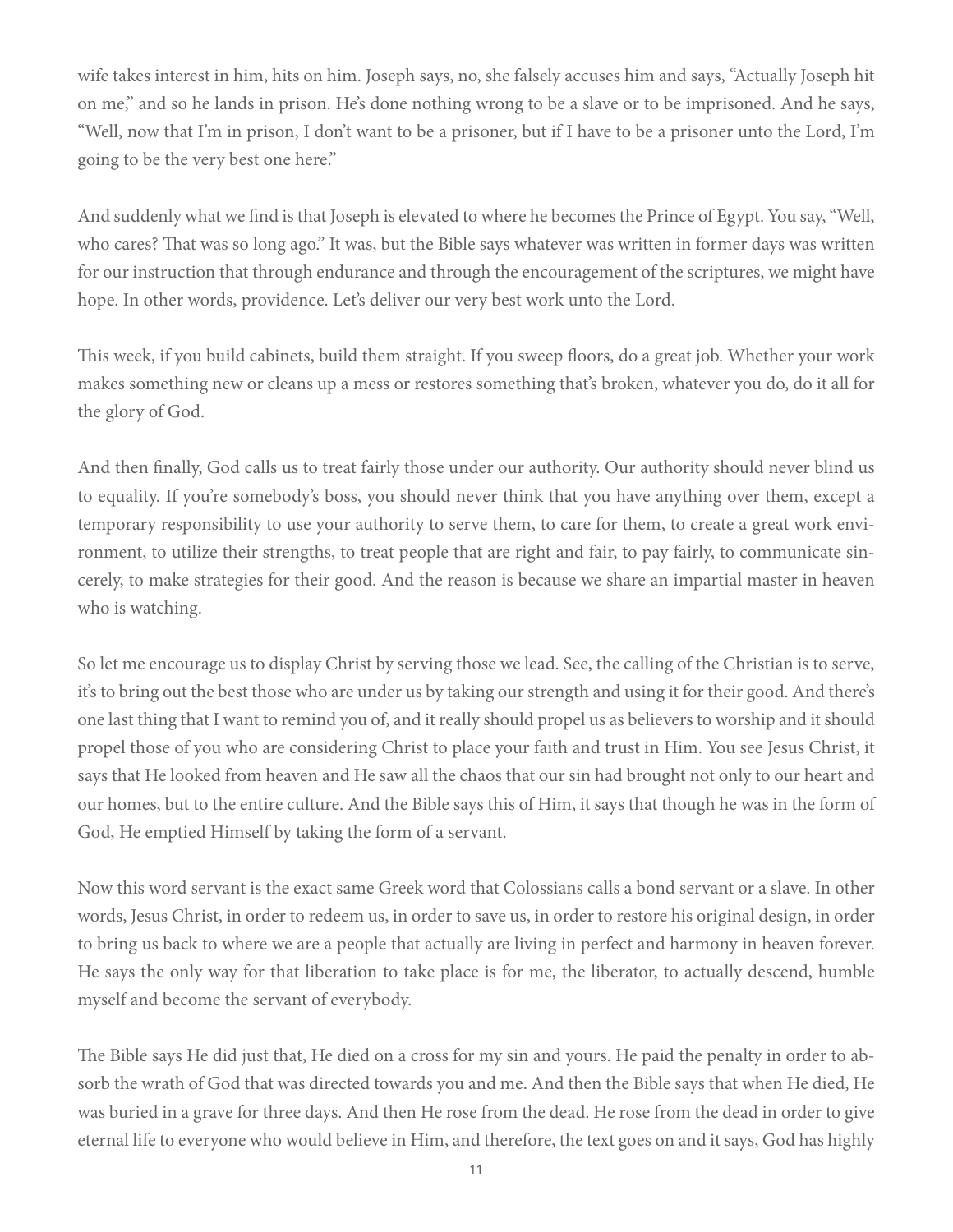exalted Him and bestowed upon Him the name that is above every name so that at the name of Jesus, every knee should bow in heaven and on earth and under the earth, and every tongue confess that Jesus Christ is Lord to the glory of God, the Father.

My question is this, is your knee bent to Jesus Christ? Does your tongue, has your tongue confessed Him as savior of all? And this is why this is so critically important, because this case study, it's just limited today primarily to this idea of mistreatment of people, slavery. That's just only one of the horrible institutions of evil, it's only one of the horrible sins that plague the entire world, and there is only one savior and one redeemer that can pull us up from that pit, and his name is Jesus.

And so we, as a church, commend you to Christ, to trust him as your Lord. You do that by simply admitting that you need Him, by placing your belief in who He is and what He did on that cross for you, confessing Him as Lord of your life. And the Bible says that He comes into your heart, He forgives you of your sin, and He gives you the power to begin living a different kind of life so that the people in your circle of influence can see that Jesus is relevant, that He is consequential, and that He is the redeemer and savior of all.

And so we urge you, would you trust Christ today? So let me pray for us. Father in Heaven, we thank you for your kindness to us that leads us to repentance. And we pray, Father, that for everything that we have done to contribute to the chaos and brokenness in this world that put Jesus on a cross, we ask that you would forgive us. For those that are considering trusting Christ even now, I pray God that you would incline their hearts to look to you and to confess their belief to you. Would you save them now? Would you forgive them of their sin now?

I pray, Father, that we as a church family, that we would take the understanding and wisdom that we see from the beginning to the end within the scriptures, and we would use it to be people who would be instruments to help people who were oppressed throughout this world. We pray, Father, that you would forgive us for how we have contributed to the chaos, how we have contributed even to the chaos in America today when it comes to race, when it comes to injustice, when it comes to unfairness, when it comes to actually taking somebody and depriving them of life or liberty, freedom, saying your life for my good. Would you forgive us for how we've contributed? And I pray, Father, that you would help us now to worship you. The great desire of our heart, God, is that you would be magnified and that Jesus would be glorified. And so we look to you now, we sing to you now, we pray this in Jesus name. Amen.